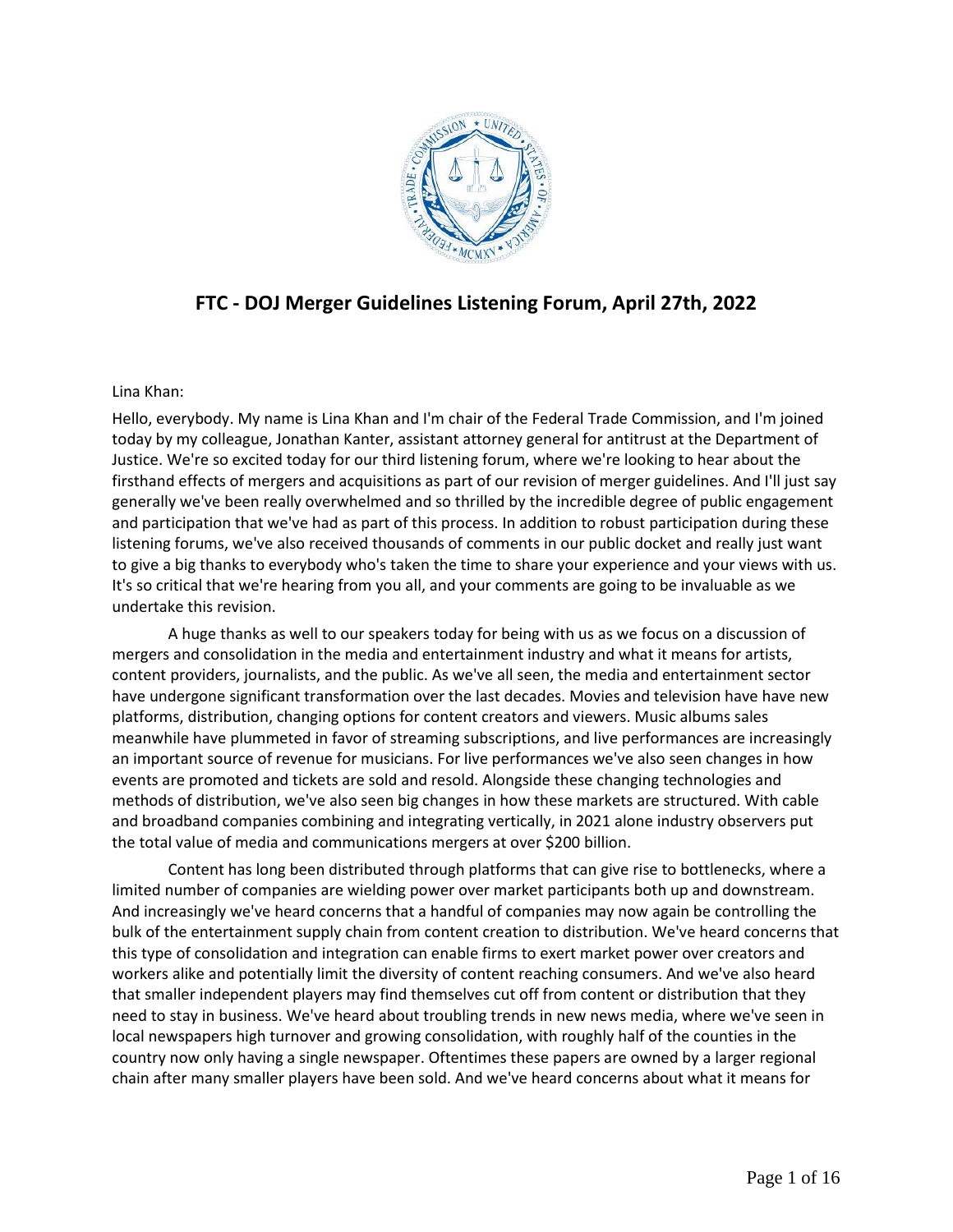consolidation in local news, and specifically its effects on local coverage and coverage of small communities.

When reviewing potentially illegal mergers, we are working to ensure that our analytical methods are keeping up with new market realities. We really want to make sure that our approach to measuring harm that may occur through mergers and acquisitions is rigorous and fully capturing the day to day realities that a range of participants in these markets face. These guidelines really need to reflect the modern economy, and that's why we're so excited to be hearing from you all. I'll just say we are doing these listening sessions in a whole set of sectors and each sector has its own reasons for being critically important. I see news and media and entertainment as really being the lifeblood, in many ways, of our democracy. And so making sure that we're not allowing forms of consolidation that are allowing firms to wield outsized power over how information is distributed in our country is especially important. So AAG Kanter will safe his comments for the end. So I will now kick it over to our first participants, starting with Adam.

## Adam:

Great. Thank you, Chair Khan and Assistant Attorney General Kanter, for the opportunity to speak today. It's an honor to be here. I'm a worker in the entertainment industry. I'm a writer and a board member of the Writer's Guild of America West, a labor union that represents over 11,000 writers who work in TV, film, news, and streaming video. I'm also an actor and a comedian, and I'm here today to talk to you about the most hilarious subject of all, corporate media mergers. I'm here in part because the show I created, Adam Ruins Everything, was killed by a corporate merger, specifically by AT&T's acquisition of Time Warner. Waves of merger in this industry, approved by regulators or the courts, have put a handful of companies in control of what stories writers are allowed to tell and what viewers are allowed to watch and done tremendous harm to the everyday workers whose labor powers the entertainment industry.

In 2015 I created an investigative comedy show for the cable network Tru TV. It ran for three seasons and 65 episodes. It was the second biggest show on the network and was described as a breakout hit by the network president. But in 2018 AT&T acquired Time Warner, Tru TV's parent company, and then, as so often happens after mergers, AT&T announced a major reorganization. Now, we all know that's boss code for layoffs, but this time it was code for basically shut down the entire network. Roughly 100 Tru TV employees were for fired, including the head of the network and the entire programming department, and AT&T then started canceling shows to cut costs. A month after our season finale aired, I got a call from the new boss at AT&T saying that they were canceling the show despite its success.

And today what was once a thriving TV network that employed thousands of artists now airs archival reruns of a single reality show over and over again. Three years after that merger turned out to be a financial disaster, Warner Media merged again, this time with Discovery. And just yesterday, two weeks after that merger closed, that new entity announced that they were ending all scripted television production at TNT and TBS, two networks that have been leading the way in cable scripted programming for over 30 years. I received texts all day from friends whose shows had suddenly been canceled in the middle of shooting. Now, why would a healthy television network, the hit shows watched in millions of households, voluntarily commit suicide? Well, the executives of the new megacorp proudly state in the press that the only reason these cuts were made was the merger.

Now, in decades past, when a show was canceled the writer and the studio could take it to another network. And that's because until recently the networks that broadcast the content competed to buy content from the studios, and the studios in turn competed for the services of writers, directors,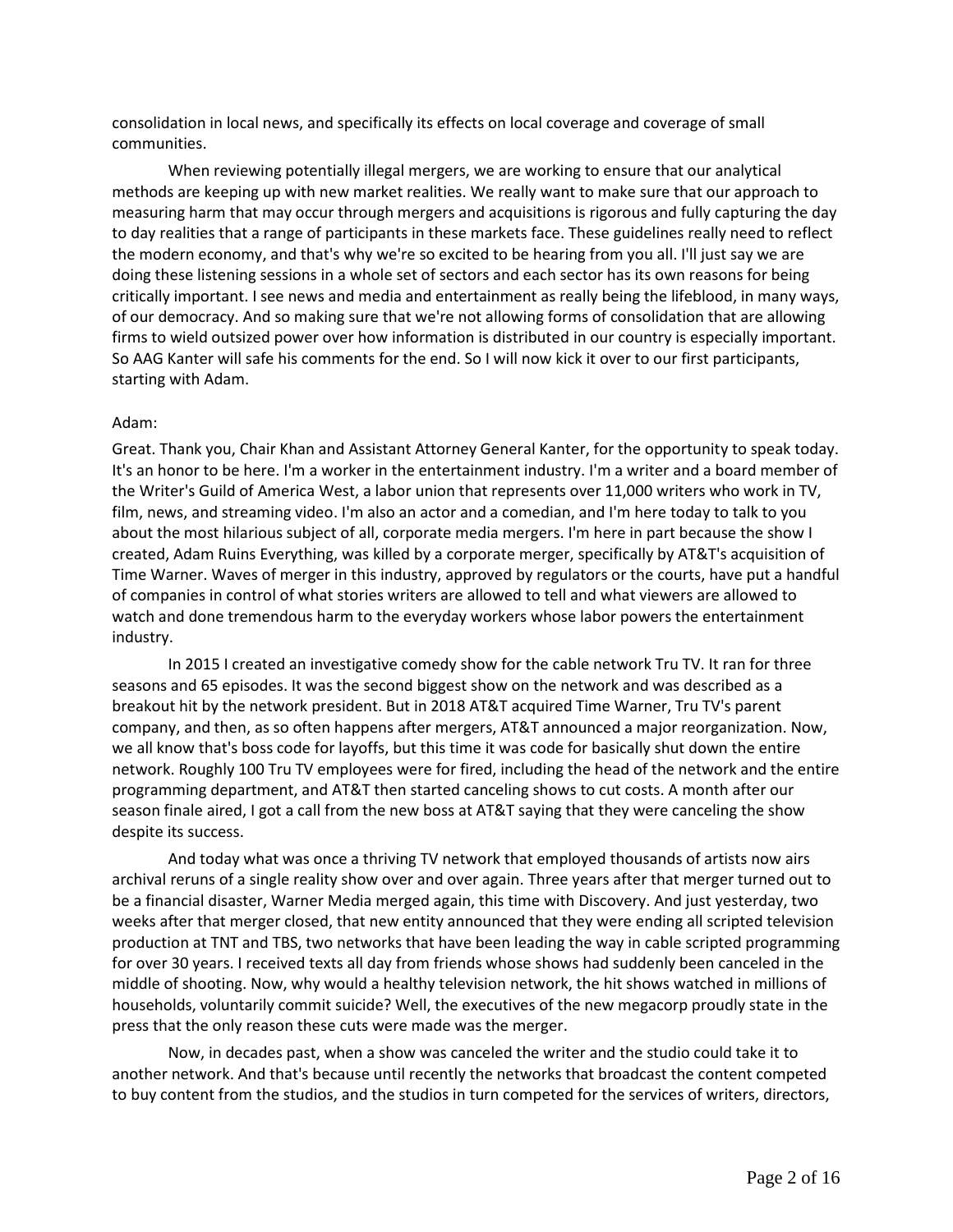and other artists, all to bring the best ideas to the public. But after two years of vertical and horizontal mergers, today the network that broadcasts your show also owns the studio that makes it, the IP that it's based on, and the cable infrastructure that brings it to your house. Just six companies now control the production and distribution of almost all entertainment content available to the American public in theaters, on TV, and on streaming services. And the impact on those of us who actually make all this content has been profound.

When I created Adam Ruins Everything in 2015, we pitched it to Tru TV, TNT, TBS, Discovery, and HBO. But today all those buyers have consolidated into a single entity, HBO Max. With fewer employers competing for our labor, they can more easily hold down our wages and set onerous terms for our employment. For example, despite unprecedented growth and record profits, my union has found that median pay for TV writer producers is nearly the same as it was in the '90s, 30 years ago. And this problem affects every worker in our industry. Because the companies unilaterally control the schedules of so many movies and shows, crew members are now being forced to work longer and longer hours, sometimes working 18 hours a day, six days a week, for months on end for very low wages. Actors find themselves trapped in exclusive contracts that prevent them from pursuing other work even when they're not shooting.

And after Disney merged with Fox, they used their market power to end back end participation, preventing show creators and producers from sharing in the profits of the work they created. Now, the corporate lawyers will say that all of this, the layoffs, the cuts to worker pay, are good because they reduce prices for consumers. But if there's a single example of one of these media mergers reducing prices in any way, I would love to see it. In fact, a recent report by the Writer's Guild lays out the truth that every media viewer already knows. Today we pay more than ever for less choices.

Finally, the economic power wielded by this tiny group of companies means that they control what we as creators are allowed to say and what messages the public has access to. My show was well known for telling the uncomfortable truth about difficult subjects. But the only time we were censored by our network was when we did an episode called Adam Ruins the Internet, about monopolistic consolidation in the cable industry. And after it aired, Time Warner pulled the episode from reruns and streaming because they were worried it would anger AT&T and jeopardize the merger. And I know that my story is not the only one.

Without competition, these companies have no incentive to take a chance on new stories from emerging creators. Instead, they pack their services with cheap, repetitive content based on IP they already own because there's nowhere else to go. So I know I'm getting the light, so I'll wrap it up. My earnest plea is that the next time our governmental agencies review a merger, they ask the question, "Whose voices will this merger silence? Which ideas will never reach our ears? Whose stories will the public never get to see?" It's long past time to recognize the harm that mergers like these do to workers, to creators, and to the viewing public. Our media ecosystem and the workers who make their living within it must have fair competition to survive. Thank you for your time.

#### Lina Khan:

Thanks so much for sharing that, Adam. Had the chance to watch your show when it was still on and enjoyed it. Next we have Marshall.

# Marshall Moran:

Hi, my name's Marshall Moran. I am a teacher, a musician, and an audio engineer in Brooklyn, New York. I've been working as an audio engineer for almost two decades now. And in that time my rate has barely increased, which is really incredible. And it tracks, what's interesting to me is over the past number of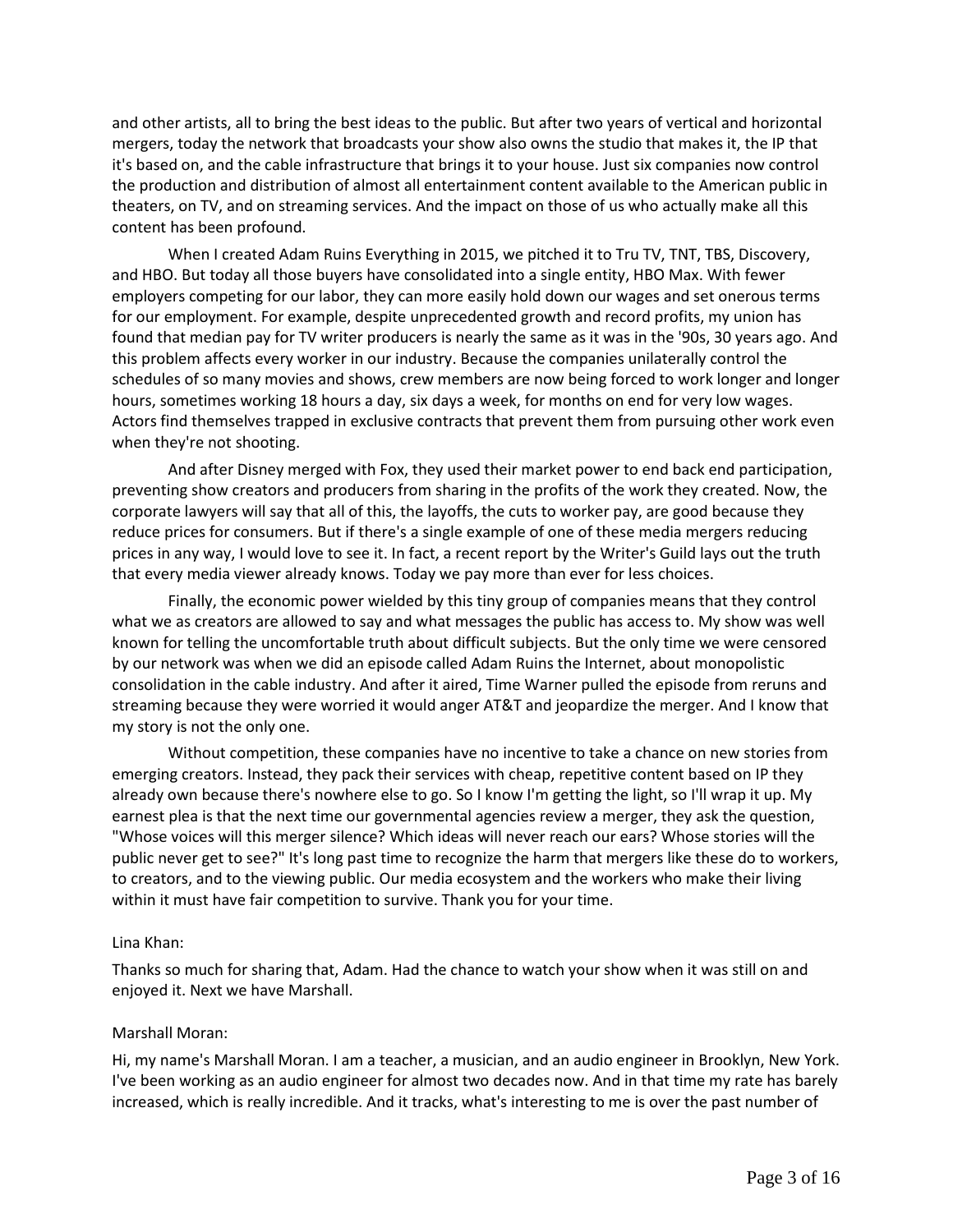years I've been working with an organization called UMAW, Union of Musicians and Allied Workers. And in doing some research with that organization, I learned about the merger between Live Nation and Ticketmaster and started becoming more educated in the fallout of that, and realized that my rate and the lack of increase to my rate and the stagnation that I'd been seeing on an individual level tracked directly with the merger between Live Nation and Ticketmaster. Looking into this more and asking around to friends, I found that the same thing has happened to most of my friends, whether or not they're on tour or working locally.

It's kind of incredible. It's almost too obvious when you start getting into it. And the fallout, on a tangible level I could say something like, locally here in New York we have Webster Hall, which is an AEG venue. They shut down, and their front of house support staff was actually getting paid, I think, about \$25 an hour. Now they're being paid \$21 an hour because across town at a Live Nation venue their support staff is being paid \$21 an hour. So AEG has been able to drive down the prices. Also, in speaking with artists and my friends who are on tour, there's other common practices, such as a well-known opener fee for bands that are not headlining that tends to be about the same as do rates for bands going out on tour. So this filters down or ends up affecting the rates for all of the workers like myself and my colleagues. So our rates never increase.

So while there's been a heavy focus on ticket prices I think over the past years, some great reporting done at the New York Times and great work done just looking into this, it really on a tangible level has affected everybody, to where rates have just stayed what they are. And as someone who works in both Live Nation and non-Live Nation venues, I have to say yeah, it's just held it in a really weird way, where outside of after 2010, I don't know many people who have seen any sort of large increase. Yeah, I don't know if I have much more to say beyond that, which is, it's a very measurable effect that not only can be seen in data, but is obvious on the ground for all of us here experiencing it. And I think a lot of us, I think most people I speak to, and myself included, are very concerned about what happens as the cost of things continue to increase but we continue to make the same amount of money. And thank you for letting me talk.

#### Lina Khan:

Thanks so much, Marshall. Next we'll go to Damon.

#### Damon:

Thank you so much for the opportunity to talk. Marshall's my colleague at the Union of Musicians and Allied Workers, UMAW, and he spoke about consolidation of live music. Live Nation and AEG now account for 90% of the live music market. It's crushing to any other potential competition, which is why those effects that Marshall was talking about, all the way down to the level of every employee, are across the board. You can't work around them. I want to talk about the recorded music industry, what's happened to that from consolidation. I play, I'm a musician, I play indie rock. That stands for independent, and what has changed from consolidation in the recorded music industry is, we've lost our independent sources of income. Like everyone else now, my recorded music income is dominated by streaming. Streaming accounts now for 83% of all recorded music revenue in the USA, according to the RIA, Record Industry Association. Streaming in turn is dominated by Spotify in particular, which has the lion's share of the market, 31% global share of the market.

It is also, no coincidence, the only music streaming platform that offers its services for free, which it was able to do by trading ownership shares with the three major labels, there are only three, in exchange for use of their copyrights at killingly low royalty rates for their artists. Apple computer, Apple music of Apple, is Spotify's nearest competitor with less than half of the market share, another 15%, and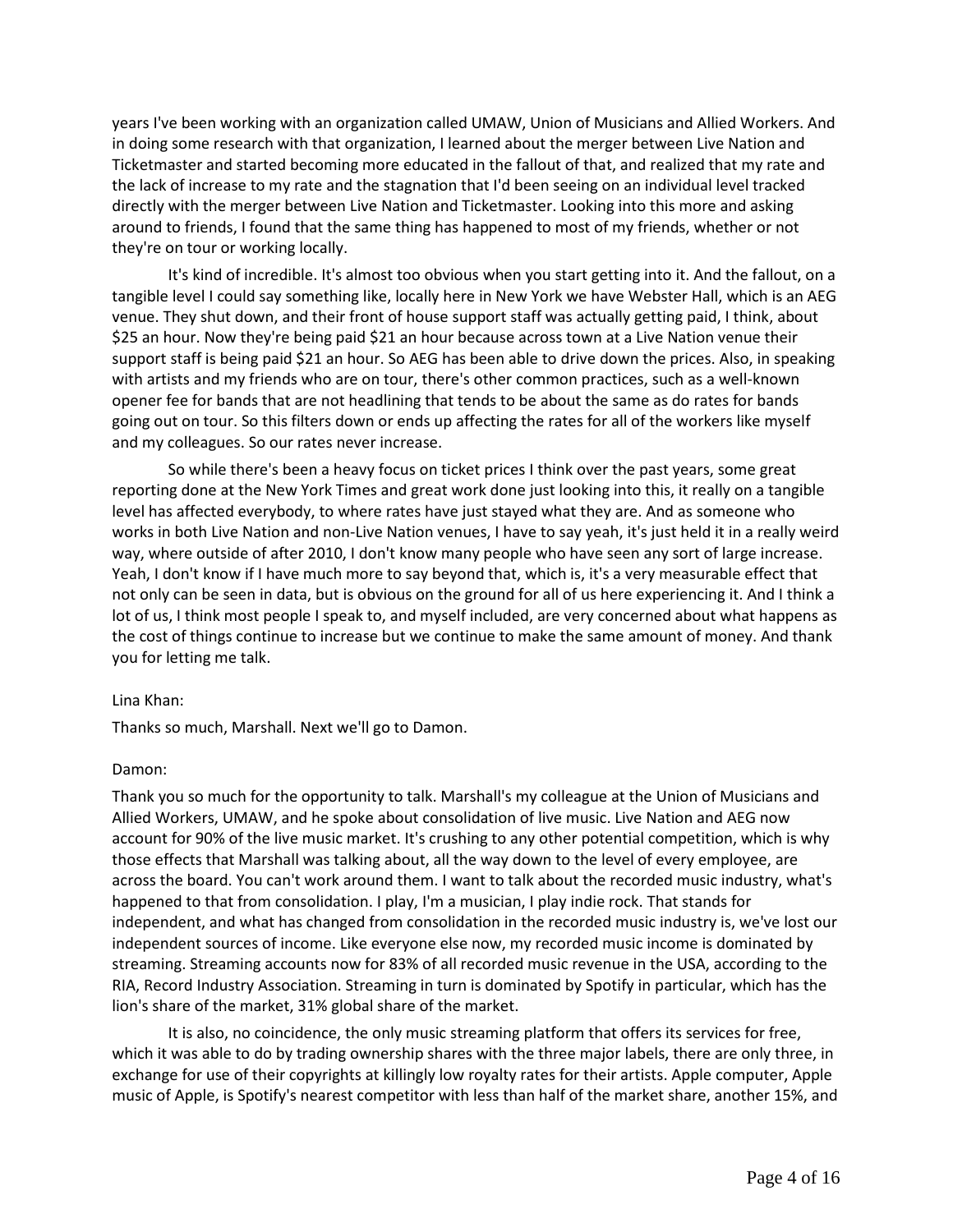then Amazon with 13%. So we're talking about the biggest corporations in the planet. These three companies, Spotify's not on the level of a corporate level the size of Apple and Amazon, but music they're outsized, are actually double the size of either of those. They run the show. These three together account for 59% of the market. Add the Chinese streaming giant

## Damon:

... 10 cent, which has another 13% global share. And four companies control three quarters of streaming globally. My income, even the income of an independent artist like me, I am not a pop star, I'm just trying to make a living as an independent artist as I have scrapping through decades of this. My income is now dependent on these massive companies. We have no negotiating power over their terms, and we have no way around them anymore because of consolidation in the marketplace. And this is the real big problem. The terms they pay are punishing similar to what Marshall was describing. As consolidation has happened and fortunes have been made on the stock market and in corporate boardrooms, the workers who supply the content for these fields are making too little to live on. What we make from streaming is unsustainable for all but a very few artists. The middle class working musicians is being eliminated by this unregulated system.

Let me share my own experience quickly. My band sees about three quarters of a million streams per month on Spotify, which is a lot. This last month, the last 28 days for 730,769 streams we grossed \$2,192. That's gross. Now, we own our master rights. We're lucky. So we don't share that with a record label. Most bands would split that at least half with a record label, maybe even worse, which means 83% of their record music income is going down to just pennies. You can't survive off it. Even though we own all our stuff, obviously it's not enough. It was in a way when it was a portion of a diverse set of income sources, which is what we had 10 years ago before streaming took over the market. We had significant income from many sources that Spotify particular has driven out of the marketplace by offering equivalent services for free. Physical media, satellite radio, soundtrack licensing, licensing for commercials, all of these have been absorbed by streamings' expansion.

For example, a brand used to have to negotiate directly with us to associate themselves with our music. Now, they can build a playlist on Spotify without my permission, without any payment. They may even pay Spotify for the privilege. We don't know because they would not report that back to us as income that needed to be included as music income. Spotify, Apple, and Amazon have become also producers of audio content, as well as exclusive distributors. And you know very well, I think everybody podcasting like this. We also know in Spotify's case in particular, that they promote that content using privileged access to users.

We know because they're now asking us to pay them for the privilege to boost our songs in their algorithms. They have a program called discovery mode, which has attracted the attention of several congressional members in the House because it looks like Payola. It looks like Payola because it is a word on the radio. But on digital platforms, it's not regulated. We need help from the federal government to restrain the practices of these corporations. We need protection for competition in our industry. We need support from musicians who can no longer earn a sustainable income from recorded work. Thank you so much for your attention to this and for including us in the forum.

# Lina Khan:

Thank you so much, Damon. Next we have Russell.

Russell D'Souza: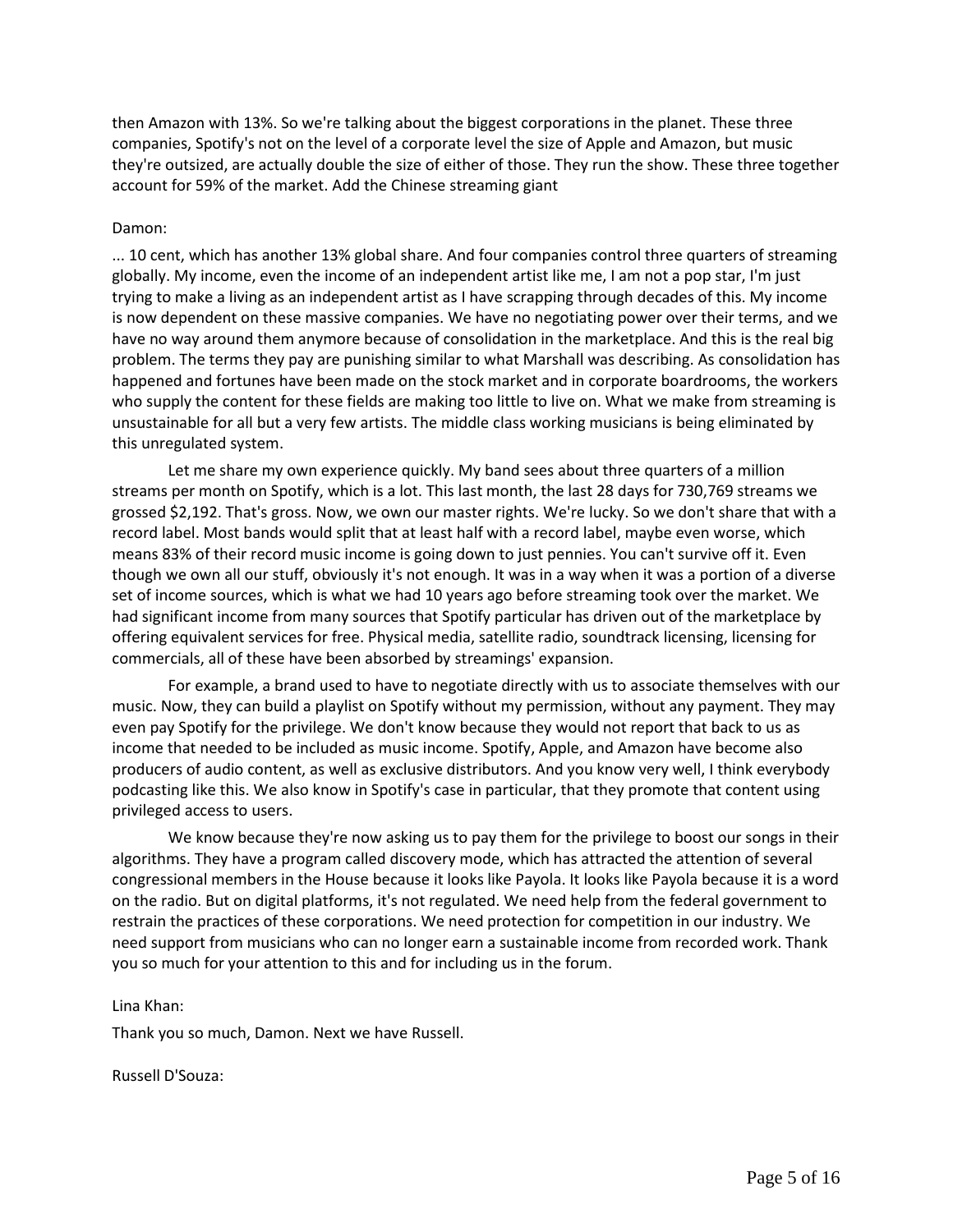Thank you so much. My name is Russ D'Souza and I am a co-founder of SeatGeek, a technology company focused on improving the experience of purchasing tickets to live events. I am a strong believer in open and fair competition, and I commend your efforts to protect consumers from anti-competitive or monopolistic practices. Open forums like these are important opportunities for you to hear how antitrust enforcement is working in the real world. My comments today focus on the dangers of approving anti-competitive mergers with remedies that rely on assurances from the merging parties in post-merger monitoring to police monopolistic behavior. I compete in an industry that has experienced firsthand the insufficiency of such behavioral remedies in the decades since the merger of Live Nation and Ticketmaster. I want to briefly tell you about how our company's innovative products are disrupting the old paradigm for buying tickets to live events.

SeatGeek delivers the most advanced ticketing platform to empower fans to enjoy the best possible user experience. We were the first to ascribe value to a ticket by considering seat location and price, allowing consumer members to effectively compare hundreds of tickets and find the best deals. We use an open infrastructure that makes it team's primary tickets available not only through SeatGeek, but also through multiple third parties. As a result, we've been able to impress some of the world's premier sports teams and venues with our cutting edge technology. But we face a dominant competitor in our industry, Live Nation Entertainment, the product of the 2010 merger of Live Nation and Ticketmaster into a single behemoth. At the time DOJ recognized that Ticketmaster had, in DOJ's words, been the dominant primary ticketing service provider in the United States and Live Nation was the country's largest concert promoter.

That remains true today. Rather than suing to block this merger, DOJ entered into a consent decree. In 2010, that relied on behavioral remedies to police any future anti-competitive acts by the new double monopolist. It banned Ticketmaster from threatening or retaliating against potential customers by withholding Live Nation events. That didn't the work. 10 years later in 2020 DOJ found that Live Nation Ticketmaster has repeatedly violated the consent decree. DOJ highlighted many instances of threats, retaliation against customers, which had led to extend the consent decree and appoint in independent monitor. Our industries experience proves that regulatory consent decrees have many inherent problems. I want to highlight a few. First decrease with ongoing oversight impose burdens on small and less well resourced competitors who are often early observers of any compliance problems. If tomorrow we expect that Live Nation Ticketmaster has violated the consent decree, then we'll have to spend the time, energy and resources to investigate and report a violation to the DOJ or independent monitor.

Second competitive harm from decree violations is very hard to fix on an incident by incident basis. Then user teams often select ticketing partners for long term commitments. If we lose that bid, we may not get an opportunity to rebid for several years. Once a ticketing partnership is entrenched, a customer switching cost can be very high. If retaliatory conduct is used to win the contract, even if it can be proved and even if action is warranted, the customer is already lost. Competition has been harmed. For the last six years. I have been out in the market speaking with professional sports teams and arenas. They're excited to meet with me. Customers have had the chance to work with us, value our innovative platform and the choice we give to consumers. When we compete head to head with Ticketmaster on those merits, we believe we will win almost every time.

But this industry lives under the shadow of Live Nation, fearful of the types of retaliation highlighted by DOJ. Following initial enthusiasm for an innovative ticketing platform, sports arena customers inevitably express concerns about losing Live Nation concerts, which is revenue they depend on. Whether or not any direct threats have been made to these venues, the fear of losing concert revenue is always there. In contrast, when Live Nation concert revenue is not an issue, our innovative ticketing solution is readily embraced. For example, 50% of the EPL, English Premier League, teams use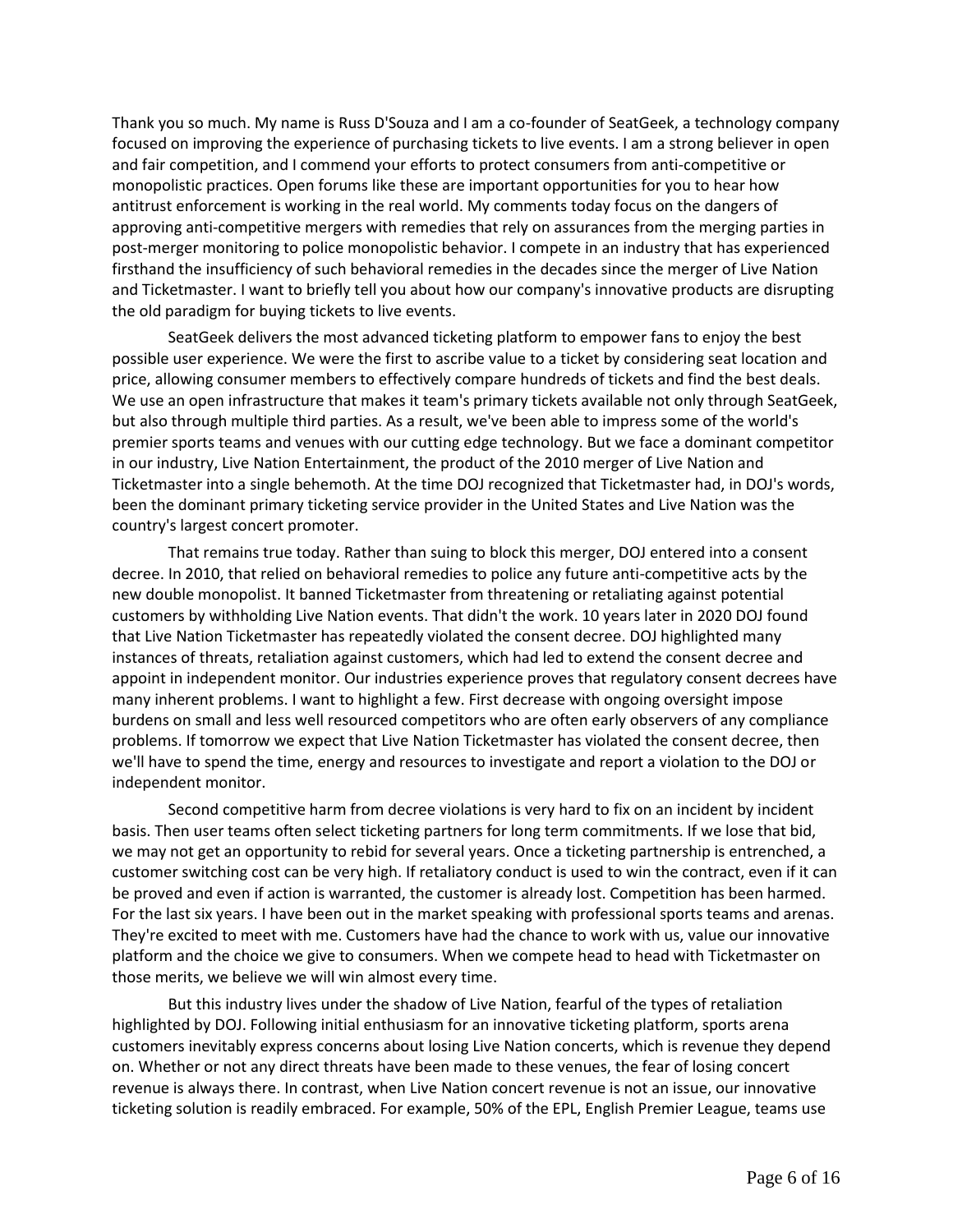SeatGeek as their primary ticketing platform. Our industry provides a cautionary tale about how behavioral remedies even when well-intentioned and enforced appropriately can not solve the problems inherent in an anti-competitive merger. It's clear that a merger will harm competition and no divestitures can solve the problem.

I respectfully suggest the right response is to block it, not to permit it with promises of good behavior with the merging parties under a supervisory process. Finally, I recognize that the president's executive order last year affirmed agency's authority to challenge transactions whose previous consummation was in violation of the antitrust laws. If there was ever a candidate for that retrospective review, it is a merger like this one where there is still a supervised consent degree in place and where DOJ has already accumulated a track record of decree violations. SeatGeek cares deeply about this industry and it's time to give fans, teams, artists, and venues, the choice they deserve. It's a privilege to be included in this discussion. Thank you for your time and attention.

#### Lina Khan:

Thanks so much, Russell. Next we'll go to Julie.

#### Julie Reynolds:

Hi. Thank you so much for having me, inviting me today. I am a journalist and I'm a member of the News Guild CWA, but I am speaking today about my personal experience and my research into the impact of consolidation on the local news environment. Excuse me. For 10 years, I was a reporter at the Monterey County Herald and I started in 2004 when it was owned by Knight Ridder. But by 2012, we had a new owner and that owner was the hedge fund, Alden Global Capital. And suddenly we had no hot water in our building, we had no office supplies, layoffs were coming every few months. And yes, there had been drastic cuts in staff and resources before Alden, but this was at an unprecedented level. They even took the word county off of our mast head, the Monterey County Herald because our coverage area shrink so much.

Alden only seemed to care about buying more newspapers and not serving the communities they were already in. I want to give an example of what can happen when the reporters are all gone. Our example is King City, which is a small farm worker community in south Monterey County. Another reporter and I had heard from the residents there that their cars were being confiscated and sold back to them at full price by the police. But we couldn't investigate it because we didn't have the staff. We were no longer allowed to cover King City. One year later, our district attorney indicted and convicted nearly half the King City Police Department including the chief. Uncovering official corruption is the kind of public service that we expect from our community newspapers. But under Alden's ownership, we failed. After 10 years, I left the Herald and I'm now a freelance reporter focusing on the impact of private equity on local news.

And what I've learned in my 6 years looking exclusively at this issue is that a news duopoly has emerged in the United States. And I mean, we all know the era of the competitive two newspaper town is long gone, but today many communities, if they have a paper at all, are grossly underserved by one of these two mega chains, Alden's Media News Group, which last year quite Tribune Publishing and Gannett which merged in 2019 with GateHouse Media. Academic research plainly shows that towns without a robust local news environment pay things like higher bond rates and taxes. They have lower voter turnout and are more likely to suffer the kind of corruption we saw in King City. Communities also suffer from a lack of competition when subscription prices go through the roof. And this is particularly targeting the elderly who prefer to read a print newspaper. At some of the Alden papers, readers are now paying more than \$1000 a year just to stay informed.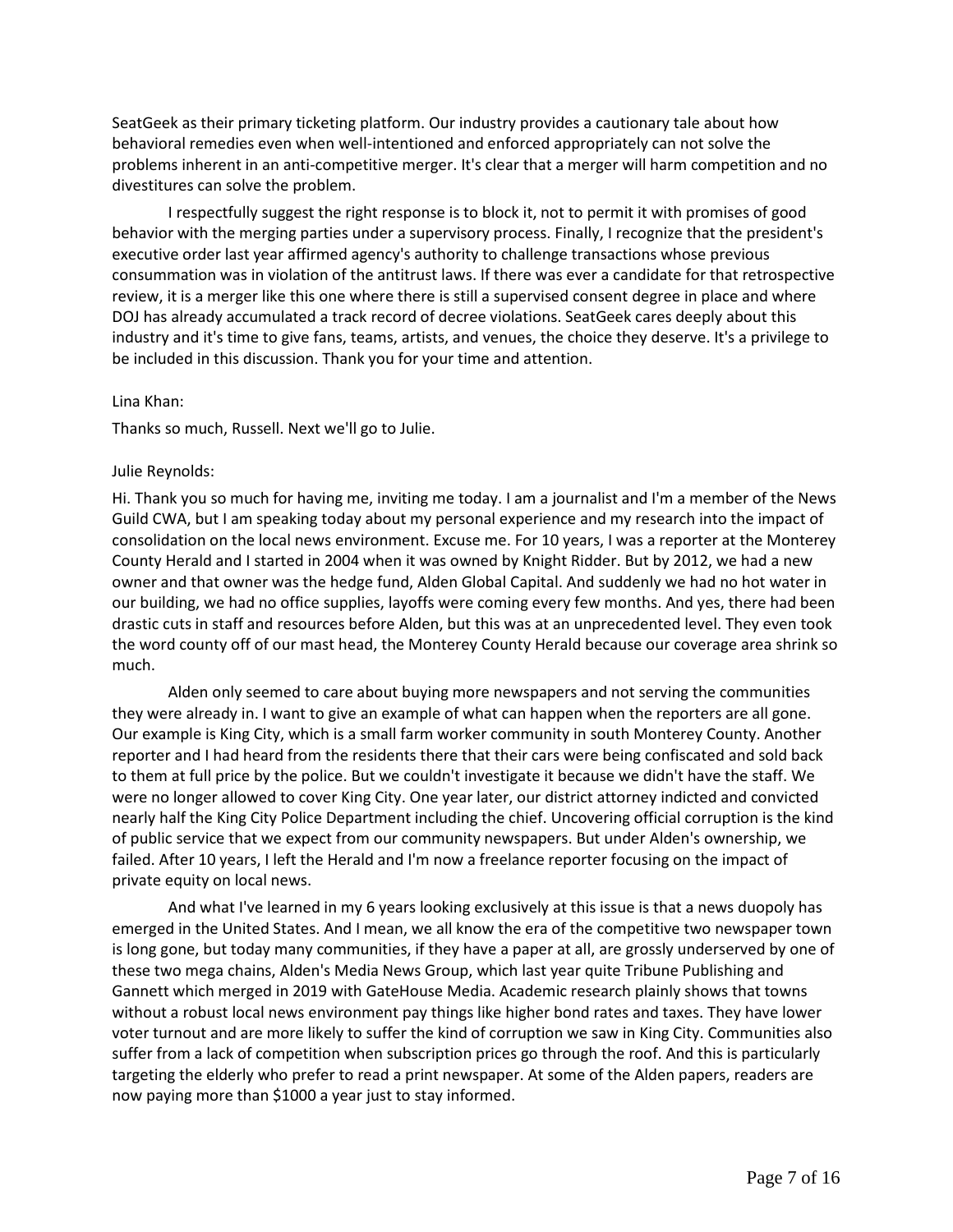The workers, meanwhile, are paid low wages that haven't kept pace with inflation. And I want to make clear here, when I say newspaper, I'm referring to a professional news gathering operation. News doesn't have to be printed on a piece of paper in this era of smartphones, but it does need to be reported by trained full-time professionals. That is the role of the community newspaper. It's what we used to call the paper of record. It's the role of a constant watchdog, an overseer, an ombudsman for community concerns, big and small. And blatant corruption is allowed to flourish in broad daylight then we no longer have an informed citizenry. And that is the exact situation that many small communities in the US now find themselves.

It's already too late to prevent the creation of the news duopoly, although some retrospective review could be in order. But I would also suggest that the review process for future news media mergers, even a large chains acquisition of just one small town paper should all be closely scrutinized. These reviews should consider and prioritize the impact of consolidation on subscribers, on news workers, but especially the broader community. And I would suggest that we invite these stakeholders to talk about the harms that they are enduring. I will continue to say it, I am beating a drum, but it is no exaggeration, what is at stake here is our very democracy. Thank you so much.

#### Lina Khan:

Thank you so much, Julie. Next we'll go to Brooke.

## Brooke Binkowski:

I just wanted to second everything Julie said, and then some. I just... everything everybody has said so far. Thank you so much. So I really I'm glad that Julie, that you said all the things that you said because it really tees me up for my own experience. My name is Brooke Binkowski. I am a third generation journalist. My mom and dad work together. I was raised in a newsroom that was owned by my grandfather, which is how my mom and dad met as a matter of fact. And I always bring that up because it underscores the importance of institutional knowledge in journalism. Knowing how things used to be is very helpful. So I say a lot of stuff that in today's landscape sounds extremely radical and it's not. It's just like, 10 years ago or 20 years ago. I've been working in the industry since 1995 when I was 18.

I just told you all how old I am. And so, first of all, I have an anecdote that I used to illustrate this. I started in radio. I've worked across industries, but radio is my first love and probably my dearest. And I started at a radio station called KOGO in 1995, in San Diego, a news talk station. And I was just a baby intern getting sent out to cover city council meetings and gadflies and whatnot. And there were about 25 people working in the newsroom at any given time, any hour of the day or night. And I know this because I would hang out there because I was like a little radio rat, journalism nerd. I just love news. And I would talk to everybody about. I'd be like, "What's it like? What's it like being a reporter?"

And they'd say, "You should have been here last year. We just had massive layoffs. There used to be twice as many reporters on the field. We could really cover news then." So that was in 1995, 25 people at any given time was what it was like after layoffs, after the mergers. So '95, I went back for an interview, to be interviewed actually in 2017 at the same station, after all this other stuff had happened. And I went in, same place, well, actually slightly different place, but work stations looked the same, the news director's the same. Same person I knew. She came in to say hi. And between her, me and the host and the board op, four people, there were four people working. That was it. No reporters, no anchors, just the host, the board op, the news director who came in to see me and the interviewee, me. That's how bad it is. And so I walked in and I made a joke.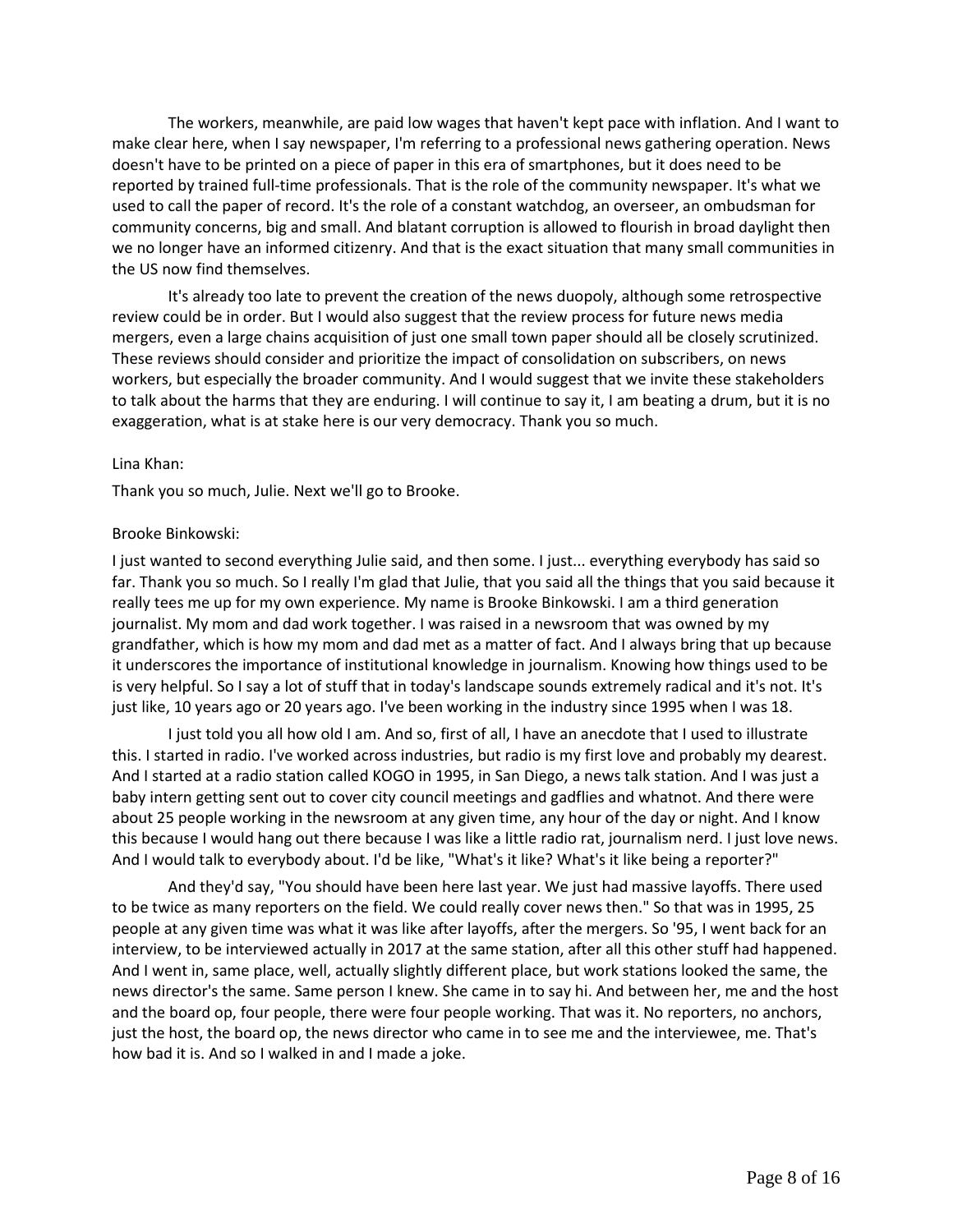I was like, "Ha ha, where is everybody? They're going to keep coming along next, right?" And nobody laughed. They're just like, [inaudible 00:31:52]. And that's how it is everywhere. Everywhere is suffering because of this. And I want to make sure that I emphasize this is a national security issue.

## Brooke Binkowski:

This is a global security issue because when you have this stuff happening, when you have newsrooms just devastated and journalists out of work... You have people who are working in these newsrooms who are overworked, underpaid and exhausted. They're cribbing off other people's notes and that's how the disinformation gets in. That's how disinformation campaigns happen. There would never be these types of disinformation campaigns if we had the resilience offered by a healthy journalism industry, healthy media industry or anything creative. At this point, is fighting back against the sorts of fascist maneuvers that we see right now and I'm sorry if I seem bombastic or over the top but I'm a debunker. I forgot to say this. I run a site called Truth or Fiction where we debunk disinformation campaigns and I've been working in the counter dis-info and debunking fake news, whatever you want to call it, since 2015 when I left my work at the US Mexico border as a border reporter.

So, I do see how disinformation gets into everything and these mergers in journalism, not only have devastated individual lives, I know people who went from being extremely successful journalists to not even having a place to live because I'm in Southern California, because that's our fate if we run out of work. We don't have savings. We don't have health insurance. We don't have 401Ks. Well, actually, you know what? I got real lucky. I got a 401K. I'm one of the lucky ones. It's been like that. I know people who haven't been to the dentist in 20 years because they don't get health insurance. And because they have been in this industry for so long, they've seen all the mergers happen. There's no more room for anybody anymore. I make \$20,000 less now than I did 15 years ago a year and that's like what I expect to probably be making because that's how bad it is.

What am I going to do? Go find another job? Where? There's no more jobs. My industry, journalism in general, has been absolutely devastated and you see the real world effects every single day. Every time you see some terrible criminal disinformation campaign take over, still more brains of Americans and people elsewhere, understand that is happening because we don't have journalists who are the frontline against disinformation campaigns in this new type of hybrid warfare that we are all currently living through. So, it's like this huge issue. It's not just losing democracy, it's losing everything because right now we're dealing with climate catastrophes, we're dealing with hostile white supremacists gangs who are running for office. You all know and you've all seen it.

And I forgot to set my timer. So, I don't know how much time I have left. I'm sorry.

I do want to make the point that mergers also translate to paying journalists less, which is why I brought up the \$20,000 less. But because of this, what this does is effectively winnows out everybody except for people like me who are just too stubborn and don't know what else we would do with our lives. It keeps people like me in journalism but other than people like me, other than the stubborn ones who are basically used to being poor, that self-selects for people who come from money, who are born into wealth, who have made their money elsewhere and so on. And that skews journalism. That skews the stories that they choose to write and it skews the angles that they take. It doesn't serve the working class at all or the creative class to have people self-selected such as rich people self-selected into journalism and them only. We need to have a diversity of viewpoints, a diversity of life experiences, a diversity of everything in order to adequately cover the United States and the world. And I have so much more else I want to say but I think I hit my four minutes.

Thank you so much, by the way. It's excellent to be listened to. And that's my qualitative analysis since we already have the quantitative.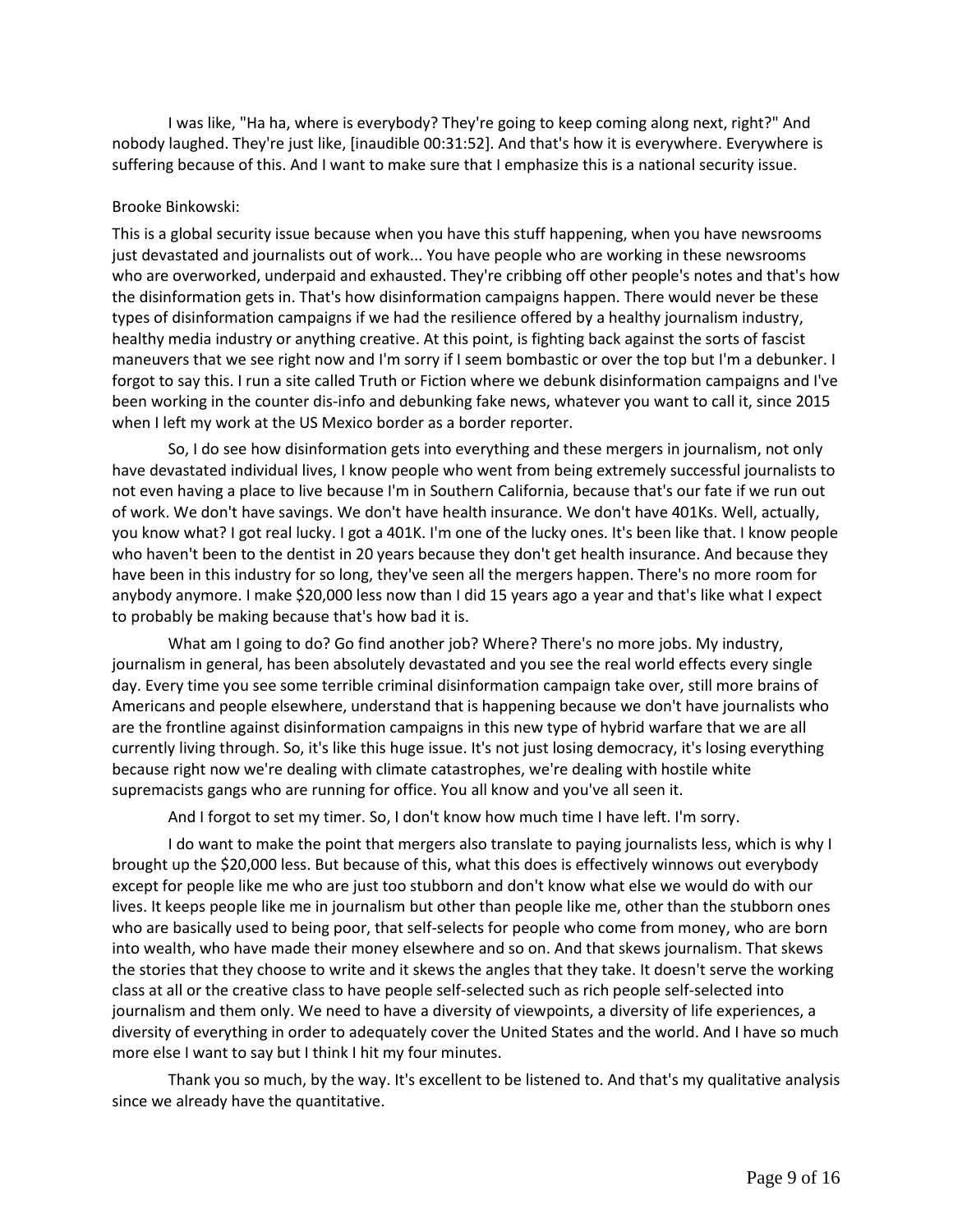## Lina Khan:

Thanks so much, Brooke. And next we'll go to Todd.

## Todd Achilles:

## Great.

Chair Con, Assistant Attorney General Kanter, thank you for the opportunity to participate in this forum. I'm Todd Achilles, the co-founder and CEO of Evoca TV. We are a NextGen TV broadcaster that offers service in Idaho, Colorado, Arizona and Michigan. Americans pay too much and have too few options to watch TV. So, over the last four years, we have harnessed breakthrough new broadcast technology to bring a high quality, low cost alternative to the concentrated TV market. With our innovative media distribution platform, we offer a competitive bundle of pay TV channels using broadcast TV spectrum and an antenna in the home. Our service is particularly valuable in underserved communities with poor infrastructure. Importantly, Evoca represents the first new facilities based media distributor in over 30 years. Independent content owners are eager to distribute through our platform and we have dozens of licensing agreements. However, a handful of large vertically integrated media companies, which all came about from previously approved mergers between the content companies and cable or broadcast distribution companies are refusing to license their content to Evoca even at the highest prices they charge anyone else.

They are withholding content from Evoca because we are a threat to their distribution business. The exclusion is material because the TV network's controlled by these vertically integrated media companies are among the most watched. Using 2021 Nielsen viewership data, 84% of the sports hours watched are under their control. 81% of Spanish programming, 81% of kids programming and 70% of news programming. Beyond these national networks, we face local challenges too. Phoenix is a great example. The recently merged Sinclair Broadcast and Fox Sports Network, which now calls themselves Valley Sports, controls 83% of pro sports events in this market. Sinclair Bally's readily distributes to all the other MVPV's in the market but absolutely refuses to do business with us even though we reach twice as many homes as the local cable company. Hundreds of thousands of Arizona families pay too much or can't access local sports because of this discriminatory conduct.

Fortunately, Colorado is the exception. In Colorado, we have access to independent content that's not vertically integrated. In Denver and Colorado Springs, we are growing as fast as we can build set top boxes. We have sustainable margins at a \$25 a month service price and among the industry's lowest churn. Coloradans love our service because we make regional sports accessible and we save families over \$700 a year. When you compare our experience in Arizona with that in Colorado, you could see that the pro enforcement voices who have long warned about these vertical mergers, they were right. We see it firsthand. It's not a theory anymore. These vertically integrated companies are using content to protect distribution and distribution to protect content. It's also important to acknowledge that the justification this handful of vertically integrated media titans gives us for refusing to let Evoca distribute their content at their standard rates. It's not only odd, it's all odd in the same way among the companies.

We have seen both explicit and implicit evidence of coordinated behavior to boycott Evoca and exclude us from the distribution market. It's summary allowing the consolidation of content and distribution not only created moats to protect their content businesses but also made it easier and more likely for them to coordinate the protection of their distribution businesses. I urged the FTC and DOJ, not only to look harder at future mergers that combine content companies and distribution companies, but also to investigate the apparent coordinated boycotting of distribution competitors by these media titans that have already consolidated across the value chain. Blocking Evoca and other innovators from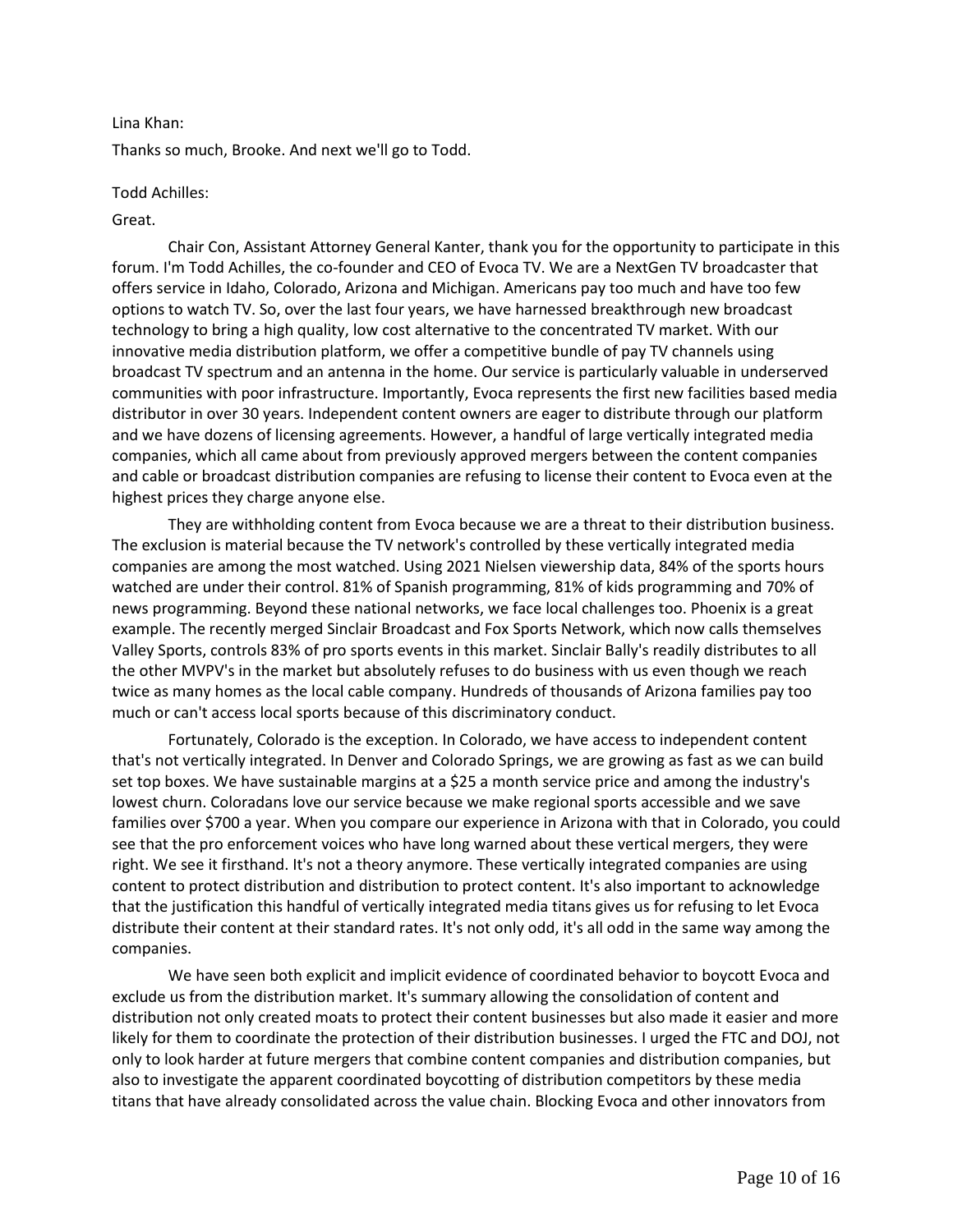competing in the distribution market serves only to restrict consumer access and keep prices high. Thank you for your time.

## Lina Khan:

Thanks so much, Todd. And thanks to everybody for these remarkable stories and experiences that you've shared with us, which I think have helped paint a very vivid picture of the very real effects that mergers and acquisitions can have in these sectors.

I'm struck, I think in particular, by both some of the very real material effects that you've described, including higher prices for content, lower quality of content as well as lower income and worse quality jobs for content producers. But also some of the broader effects that can sometimes be more difficult to quantify for enforcers but are no less real around basic questions of what it means for an increasingly small number of firms to be controlling the channels and arteries through which content and news is distributed and sometimes produced including macro effects for how information is flowing through our economy and the very real effects for our democracy. So, just wanted to give a very big and deep thank you to all of you for sharing your stories and experiences with us today.

AAG Kanter, was there anything you wanted to share?

# Jonathan Kanter:

Yeah. So, thank you so much for those gripping stories and comments. I'd like to just share some observations because it hits on so many issues that are important for us to consider in the context of understanding mergers. And so, we heard about how consolidation can result in a decrease in the amount of original programming and programming that's popular and the silencing of voices. We've heard about how it can prevent from the sharing of profits by content creators. We heard a very important way of framing the issue from Adam, which is, whose voice will this merger silence? It's important for us to understand the effect on speech and the effect on the output of content. We heard about stagnant wages as a result of consolidation and support staff wage suppression in various different areas including venues and how certain effects that maybe can be portrayed by some as being ambiguous, as being obvious when you're on the ground. Independent artists being susceptible to and victims of power asymmetries and punishing firms for content creators.

Interestingly, also about how in many respects artists are paid based on distribution whereas companies are paid based on stock price growth and wealth and how the two are very much out of sync. We heard about the harm from behavioral remedies to address otherwise anti-competitive mergers and how difficult it is to truly solve an anti-competitive merger. And that conditions on a merger that are designed to preserve competition can often be difficult to administer, expensive for victims to monitor and report, and often too little too late in terms of addressing harm. Brooke spoke eloquently and passionately about being in a family business of journalism and how important journalism is to a functioning and thriving democracy and how our newsrooms have declined in size. And this creates these news deserts and the lack of professional journalism creates voids for disinformation.

Julie talked about how growing duopolies in the news industry and how the reduction in investment in original journalism and investing in newsrooms not only harms the free flow of news but harms the communities that they serve. And finally, we heard of about interesting aspects relating to vertical mergers and how much content is controlled by a small number of companies and how withholding that content can deprive companies of the ability to succeed and compete. And then an interesting natural experiment from Todd comparing an experience in one market like Arizona to another in Colorado. So, we are listening and these are very important issues and exactly the kind of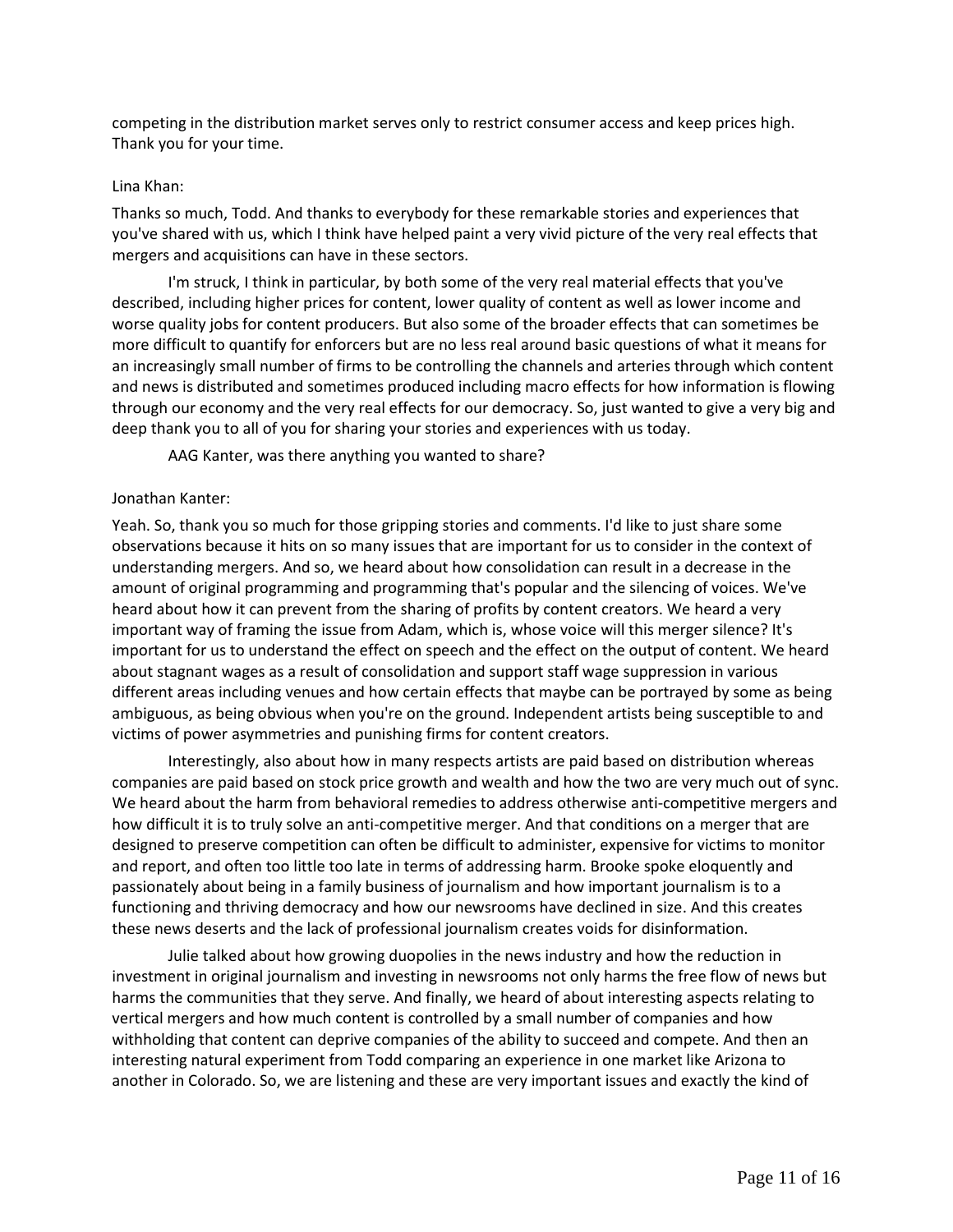information that we need to make sure we understand and can spot and that when we think about a framework to address competitive mergers that were capable of detecting.

So, with that, I think I'm going to turn it over to Peter Kaplan who is going to help us facilitate our public speaking portion of the meeting. So, Peter, take it away.

#### Peter Kaplan:

Thank you, Assistant Attorney General Kanter.

Before we begin, I want to remind our next speakers that the FTC is recording this event, which may be maintained, used, and disclosed to the extent authorized or required by applicable law regulation or order. And it may be made available in whole or [inaudible 00:46:46]...

...Public record in accordance with the commission's rules. Each speaker will be given two minutes to address Chair Con and Assistant Attorney General Kanter. And our first speaker is Kevin Erickson.

#### Julie Reynolds:

Hello, I am Kevin Erickson with Future of Music Coalition. For more than 20 years now, we've been looking at the problems with consolidation in music. We've seen it in every part of the industry and in every adjacent industry. And unfortunately, we've mostly felt undefended. One thing that we have observed is that regulators tend to follow the lead of economists who used to assume that companies would behave in ways that increase profits. That was always an incomplete picture because in creative industries, sometimes musicians or independent labels or independent venues make creative business choices that some economists call rational that are core to their creative intent or music community values like elevating unheard voices. Now, that kind of stuff is a public good. It's really important to preserve the ability to have a broad range of choices and think about that when you're thinking about harms. But at some level, economists are right that the work does have to be profitable enough to be sustainable but not everybody's playing by those rules with the rise of financialization,

#### Julie Reynolds:

Profitability and indeed sustainability can be less important than speculative valuation, data hoarding, returns for private equity or hedge funds. And so, in various parts of music and adjacent businesses, we've seen consolidation lead to the adoption of extraction based business models. And there can be a predatory element. There are different incentives. Buyer specific factors haven't been adequately considered in that and that has resulted in real harms to musicians, music communities and to cultural diversity. We've seen this printed in online journalism, the loss of local music coverage, the decimation of all weeklys. We've seen radio conglomerates fire all the DJs and replace them with robots. And when we think about ticketing markets, we do need to look at the secondary market ticketing companies the same way. Consolidation's happening there too and many artists feel these companies drive up ticket prices way up past face value and funnel that revenue away from artists and independent venues just extracting it for the benefit of investors.

I agree with the wrestle of that conduct remedies being wholly inadequate that we have to understand as well that Ticketmaster is not the only problem here. More broadly, if we look back at Ticketmaster Live Nation, I think that it did place an enforcement burden on the people with the least amount of resources, musicians, venues and promoters. They are folks at DOJ who genuinely wanted to be helpful and responsive. Artist groups like us tried to explain the grievance process but it essentially created uncompensated labor. So, let's not do that again. Thanks.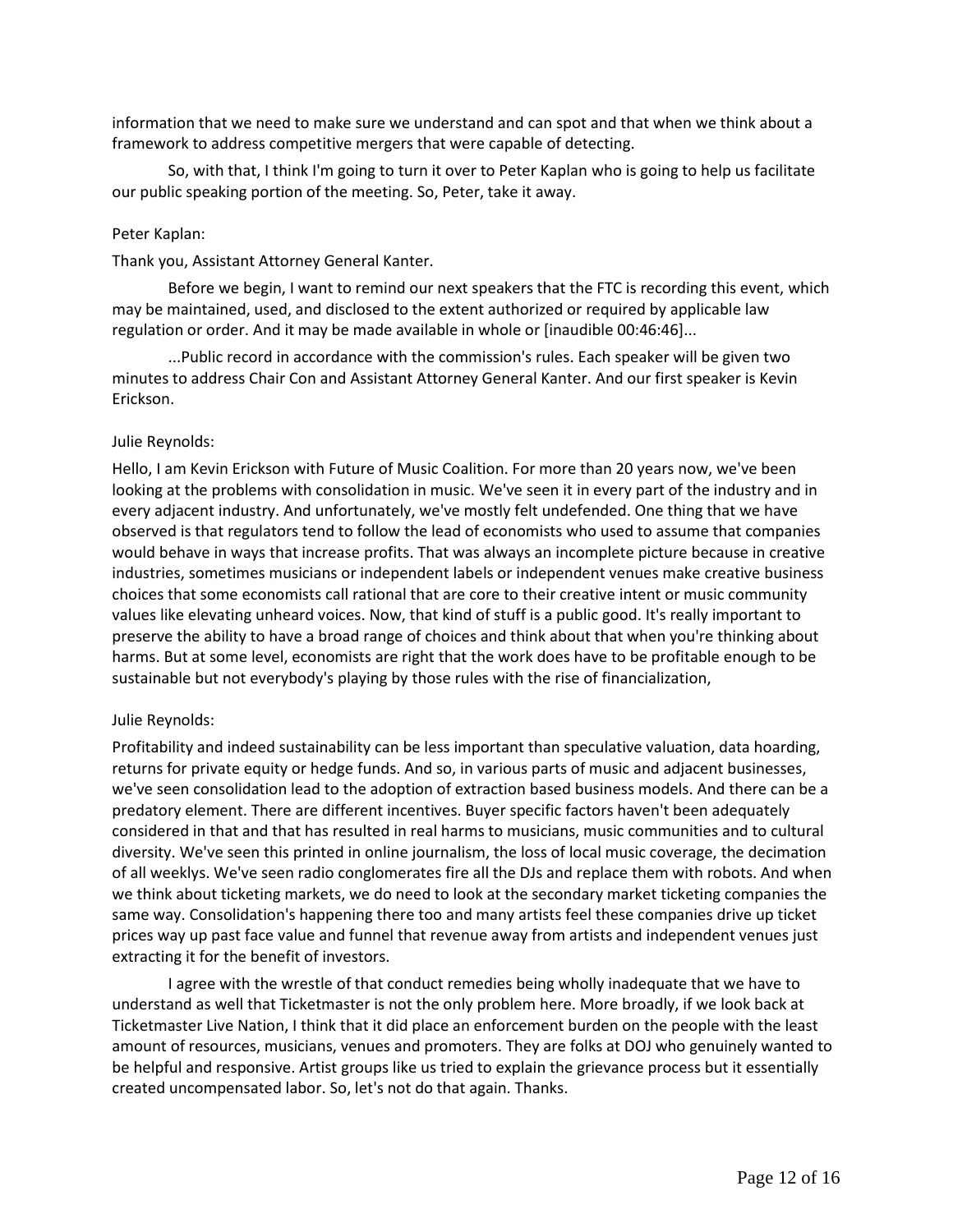## Peter:

Thanks, Kevin. Our next speaker is John Bergmayer.

## John Bergmayer:

Hello. My name is John Bergmayer. I work at the public advocacy group, Public Knowledge. And in my work, I represent consumers and speak to many smaller media companies. Many of whom say they're afraid to speak publicly of their experiences for fear of retaliation from major business partners. Consolidation concentration loosens media regulations and new technology and new business models have upended the media industry, which is fragmenting and consolidating at the same time in a different way is adding to the complexity and can be even simplistic.

To talk about the media industry, the situation is very different with book publishing, TV, movies, journalism and in music. My comments focus on the video marketplace where the effects have been mixed for both creators and consumers. One way to ensure that the benefits of new technology and methods of distribution accrue mostly to consumers and creators is through strengthened antitrust and media ownership policy. I think the current FTC and DOJ leadership understands the importance of strength to antitrust throughout the economy, including media, but media specific policies are also essential, including clear limits on consolidation and cross ownership, banning unfair contractual terms like most favored nation clauses that prevent creators from selling to all willing buyers and hold back the development of new competitors. Policy makers also need to ensure that public safety information and local news and programming continue to be available to people who primarily access content online.

Finally, there need to be clear rules to limit self-preferencing. For example, the rise of video streaming services and the lesson importance of the cable TV bundle give people more choice and flexibility and can save the money. Managing this complexity can be its own challenge in terms of finding content, managing subscriptions. And additionally, catalog content is being licensed less widely, driving people to services launched by legacy media companies like Disney. Finally, devices and software that people use to access streaming video can be invasive of people's privacy and offer opportunities for platforms to preference their own programming and can even act as gatekeepers charging a toll to creators and programmers that want to reach an audience. Even the rise of self-publishing platforms like YouTube, while creating new opportunities for creators, can lock those same creators into unfair terms since they have very few alternatives. In short, while new technologies and distribution models are very promising, policymakers need to take action to ensure that the promise will be realized by everyone, not just media conglomerates and technological gatekeepers. Thank you.

#### Peter:

Thanks, John. Our next speaker is Charles Sanders.

# Todd Achilles:

Thank you. Thanks for the opportunity to speak today. I'm going to be very brief because I've submitted written comments on behalf of the songwriters, Guild of America, the society of composers and lyricists and Music Creators North America. And without going into great detail, I'm not here to complain about consolidation in the music industry or to alleged that there isn't a way to move forward through best practices rather than through litigation under the antitrust provisions of law. What I do want to point up is that vertical integration in a cultural industry, like the music industry, can be very damaging to the ability to individual creators and to continue to influence the direction in which their art form is going and their ability to make a living in the 21st century. And we now are faced in the music industry with three companies, multinational conglomerates, that control over 70% of the recorded music in the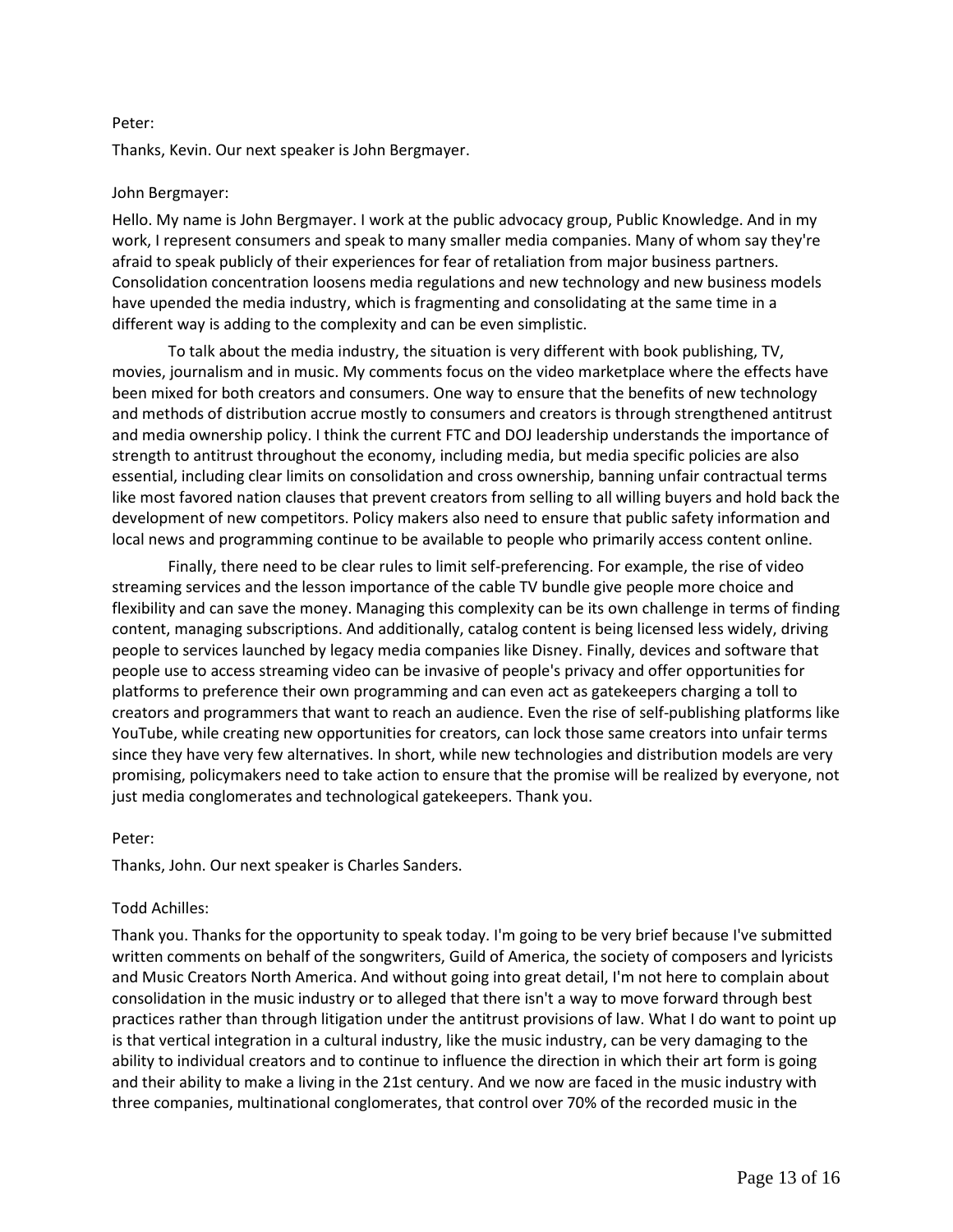world. And those same companies own almost two thirds of the musical compositions created and still under copyright.

That creates a situation where you have people sitting vertically integrated on the same side of a table when negotiating deals that eventually will form the terms that are going to compensate the creators on whose backs the industry is built. What we would truly like to see as independent music creators is the imposition or at least the suggestion by FTC and DOJ. The best practices must include the kind of inclusion and meaningful participation in rate setting and rule making and other issues that involve music creators livelihoods in ways that allow the people, the creators who are protected under article one section eight and the first amendment, to actually participate in this process and not to be victimized constantly.

So, we are inviting DOJ and FTC to call on us for any information that you may require in framing how you may want to address these issues. And it would certainly be a welcome series of discussions to let you know, in much greater detail, what is going on inside the music industry, how creators can be helpful in correcting what we see is an unfair system at a very un-level playing field, much in the same way as was described by many of the other speakers. So, I will leave it at that but thank you for your interest. It's important to American culture and to free speech and we know that you guys understand that and look forward to working with you.

Peter:

Thanks, Charles.

Our next speaker is John Breyault.

## Damon:

Good afternoon, Chair Con and Assistant Attorney General Kanter.

My name is John Breyault and I'm the Vice President of Public Policy, Telecommunications and Fraud with the National Consumers League. Founded in 1899, NCL is America's oldest consumer advocacy organization. I appreciate the opportunity to speak today about the troubling impacts consolidation in the marketplace for live event entertainment. As the commission and department are aware, just one company, Live Nation Entertainment, controls roughly 80% of the primary ticketing market. In the DOJs own words, Ticketmaster benefits from, "High barriers to other companies successfully, substantially and profitably entering or attempting to expand in the market for primary ticketing services." Since its merger with Ticketmaster in 2010, Live Nations ambitions to dominate the live event industry have not abated.

According to MandAsoft, Live Nation has made more than 50 acquisitions post-merger. While the DOJs decision to extend the length of its consent decree with Live Nation was welcome, the department has continued to bless consolidation in the industry. For example, in April 2020, the department approved Live Nation's acquisition of a competing ticketing platform that was literally called Rival. Consumers continue to be harmed by conduct enabled by Live Nations market dominance. In 2018, the GAO found that, on average, purchasers paid an additional 27% of the tickets original value in add-on fees. Recent media reports have found add-on fees as high as 78% of the ticket starting price. This is after consumers must contend with rampant ticket hold backs that artificially limit supply, scalpers employing illegal ticket buying bot software and look alike white label resale sites masquerading as the box office. The harmful impacts of Live Nations near monopoly are unacceptable. We urge the DOJ and FTC to conduct a thorough investigation of these practices and act to ensure market health and consumer protection. Thank you.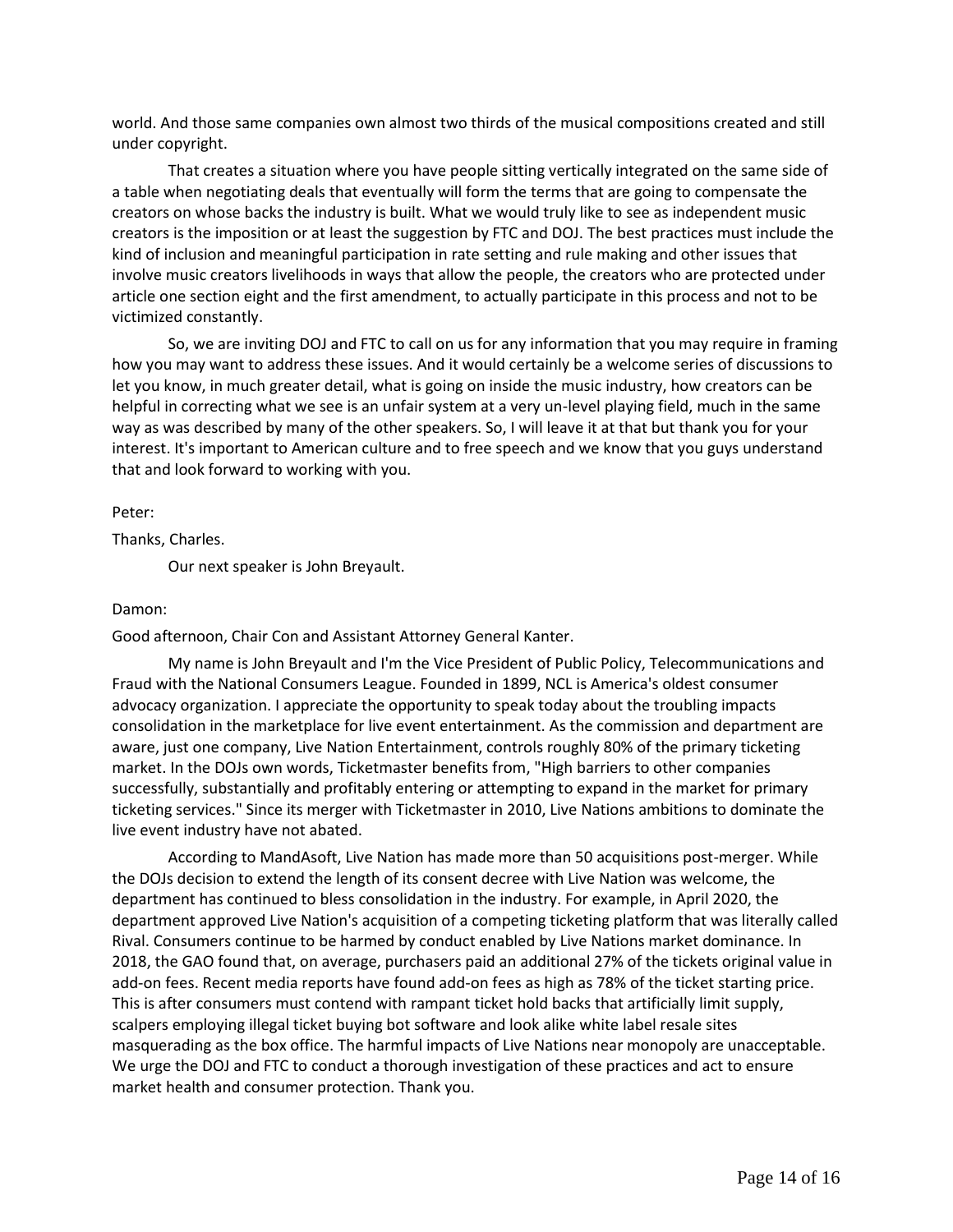## Peter:

Thank you, John. And our next speaker is Brian Hess.

## Brian Hess:

Thank you. I represent Sports Fans Coalition. Founded in 2009, we are a national nonprofit advocacy group devoted to representing fans wherever public policy impacts the games we love. We're best known for leading the campaign to end the FCC sports blackout rule, which we accomplished in 2014. We're also the creators of the sports betters bill of rights, a set of consumer protection principles that should accompany legalization of sports betting. Opening the ticket resale market and combating ticket fraud has been a priority of ours for many years. And in 2018, we participated in the FTCs online event ticket workshop. Today, I hope to reiterate some of those concerns and call on the commission to do more to protect consumers from the monopolistic practices of companies like Ticketmaster.

When Ticketmaster and Live Nation merged, the DOJ estimated that the Live Nation Ticketmaster merger would increase the HHI to more than 6900, astronomically higher than the 1800 that the horizontal merger guidelines considered to be a highly concentrated market. Nonetheless, the deal was given the green light and since 2010, no new competitive entrants have emerged as a significant competitor to Ticketmaster in the primary live event ticketing market. As the industry's dominant primary ticketer, Ticketmasters restrictive ticketing policies artificially depressed supply, being higher than normal prices on both the primary and secondary markets. They embrace non-transferrable ticketing practices, which creates a burden for consumers, limiting the ability for fans to transfer, giveaway or resale tickets that they have rightfully purchased.

While this may increase the barriers to ticket scalping, it also prevents fans who purchased a ticket and can no longer attend the event from easily giving that ticket away to a friend, family member or charity and possibly recouping their cost. This of course assumes the fan was fortunate enough to get the ticket in the first place. Thanks to widespread and undisclosed ticket hold-backs and special agreements with secondary ticket brokers, less than half of the tickets on average for a live event are ever made available to the public. Of that smaller supply of tickets, brokers utilizing ticket buying bot software continue to acquire large numbers of tickets despite the anti-scalping technology employed by Ticketmaster and threat of prosecution under the BOTS Act. Especially now as live events begin happening again, I'd like to call on the commission to reengage with the consumer advocates who called the reforms in 2018 and actively seek to protect consumers from the anti-competitive practices rampant in the marketplace. Thank you. I

# Peter:

Thank you, Brian. And that concludes our comments from members of the public. I'll now turn it back over to Assistant Attorney General Kanter.

# Jonathan Kanter:

Thank you, Peter. And thank you to all the folks who bravely stood up to provide public comments. It's not lost on us that speaking out publicly against monopolies requires courage. It requires the ability to go up against very powerful companies and interests. And so, we recognize that and also appreciate how you shared your stories and shared your firsthand experiences. We need that information in order to understand what's working in our process, but frankly, what's not working in our process. And as we're revising the merger guidelines, we're making an effort, hopefully the first of many, to reach out beyond just the insular Washington DC community and make sure we're speaking to those who are living and breathing the effects of corporate concentration and consolidation. Without that, we can't